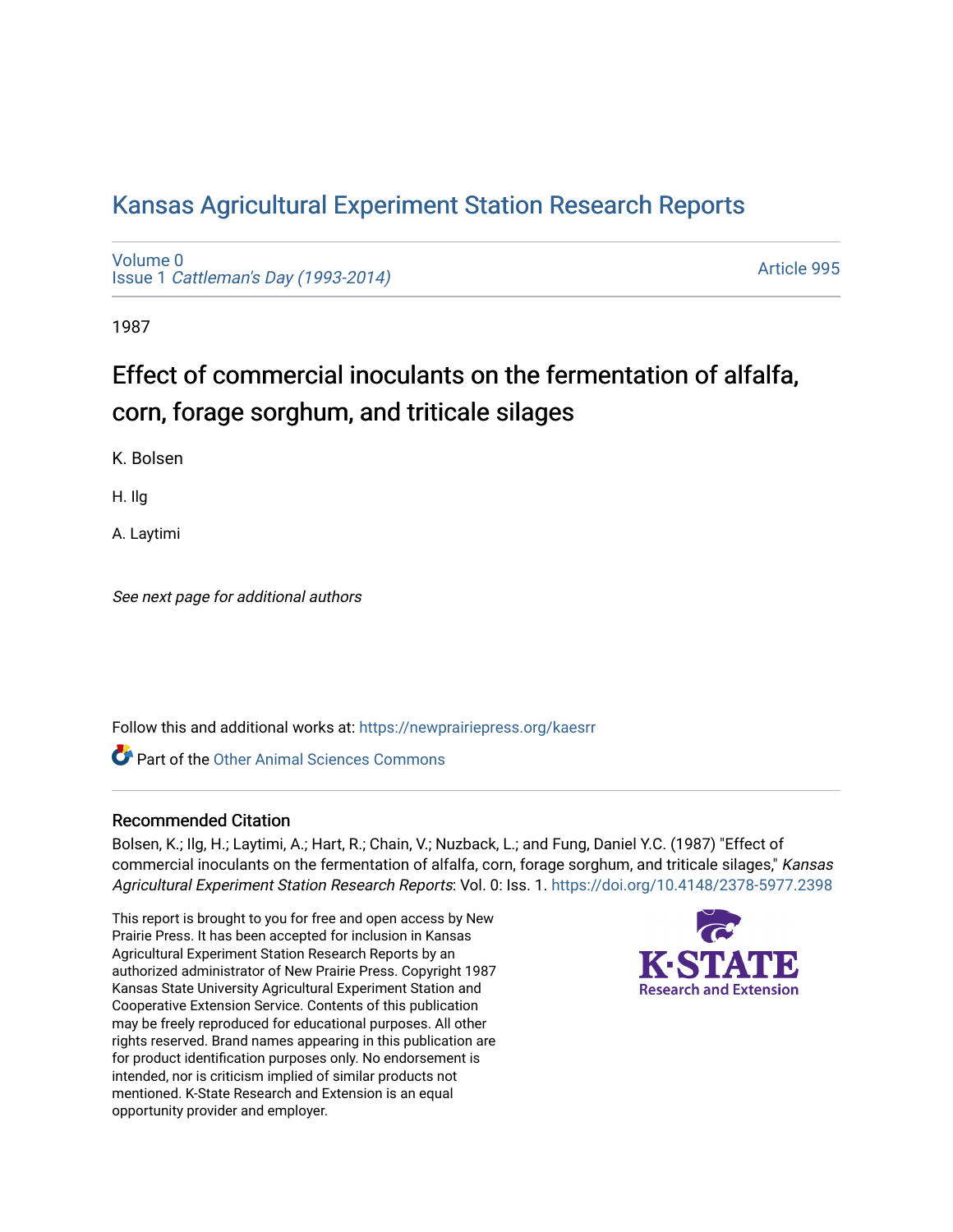### Effect of commercial inoculants on the fermentation of alfalfa, corn, forage sorghum, and triticale silages

#### Abstract

Fourteen commercial inoculants were evaluated in seven trials using alfalfa, corn, forage sorghum, and triticale silages. Microbial profiles of the inoculants and of the crops differed widely. Viable lactic acid bacteria (LAB) supplied per gram of fresh crop by the inoculants ranged from less than 103 to over 103. Only the alfalfas had 10 or fewer LAB per gram of crop when the forages were treated and as a result, fermentation responses were excellent for those inoculants that supplied 10 or more LAB per gram of treated crop. Corn and triticale underwent a very rapid fermentation rate with very little response to the inoculants. The forage sorghums did not ensile as rapidly as the corn because of their cooler initial temperatures, and most inoculants had little or no effect on the fermentation characteristics. The results of these experiments indicate that if a crop has a high number of LAB, adding more in the form of an inoculant is unlikely to improve the silage fermentation. If a crop has a low number of LAB, it probably will respond to an inoculant, provided the inoculant supplies a large number of viable bacteria.

#### Keywords

Cattlemen's Day, 1987; Kansas Agricultural Experiment Station contribution; no. 87-309-S; Report of progress (Kansas State University. Agricultural Experiment Station and Cooperative Extension Service); 514; Beef; Inoculant; Alfalfa; Corn; Forage; Sorghum; Triticale; Silage

#### Creative Commons License



This work is licensed under a [Creative Commons Attribution 4.0 License](https://creativecommons.org/licenses/by/4.0/).

#### Authors

K. Bolsen, H. Ilg, A. Laytimi, R. Hart, V. Chain, L. Nuzback, and Daniel Y.C. Fung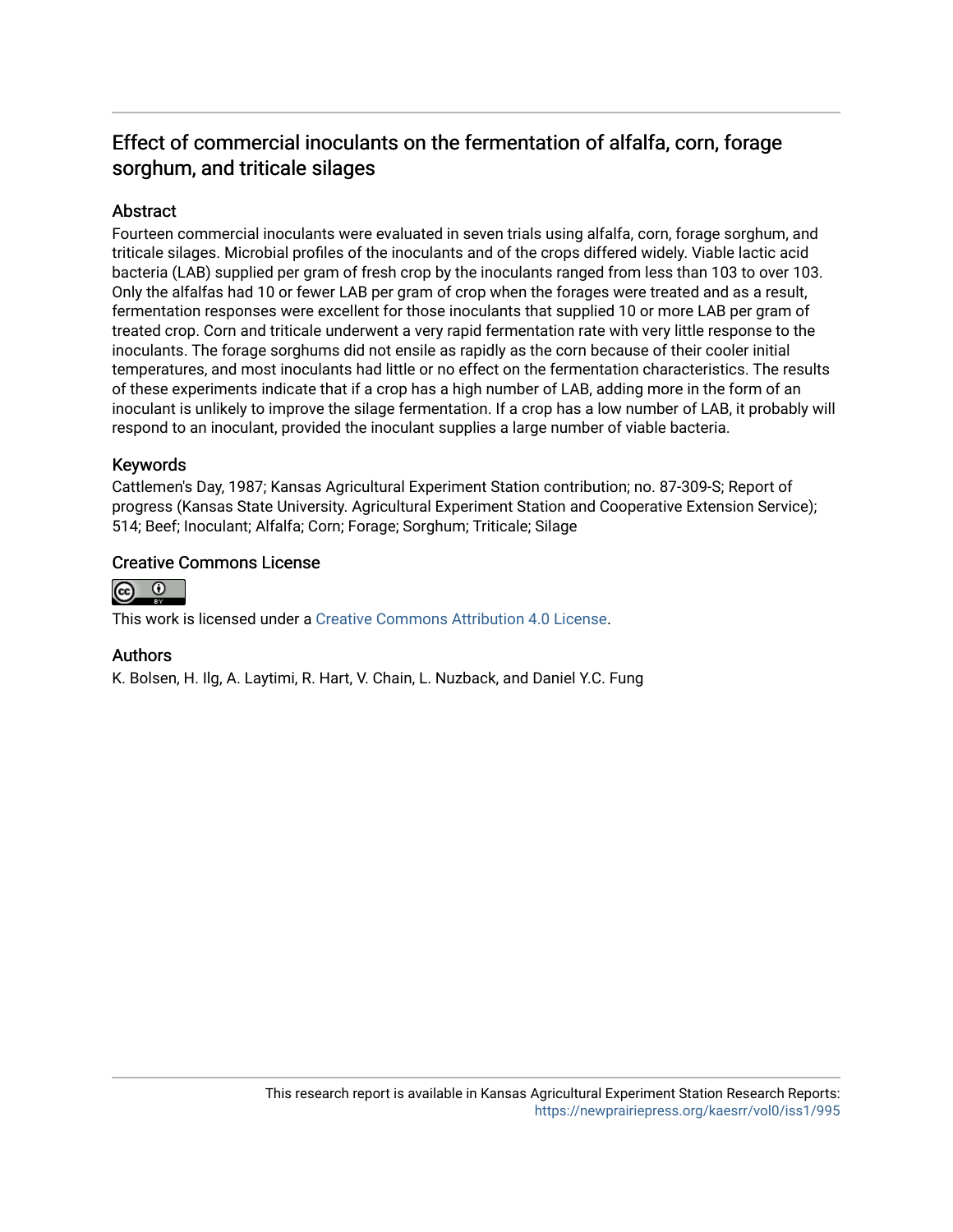

**Effect of Commercial Inoculants** on the Fermentation of Alfalfa. Corn, Forage Sorghum, and Triticale Silages<sup>1</sup>



Keith Bolsen, Daniel Fung, Harvey Ilg, Ahmed Laytimi, Renee Hart, Vicki Chain, and Lisa Nuzback

#### Summary

Fourteen commercial inoculants were evaluated in seven trials using alfalfa, corn, forage sorghum, and triticale silages. Microbial profiles of the inoculants and of the crops differed widely. Viable lactic acid bacteria (LAB) supplied per gram of fresh crop by the inoculants ranged from less than 10<sup>3</sup> to over 10<sup>2</sup>. Only the alfalfas had 10<sup>3</sup> or fewer LAB per gram of crop when the forages were treated and as a result, fermentation responses were excellent for those inoculants that supplied 10<sup>4</sup> or more LAB per gram of treated crop. Corn and triticale underwent a very rapid fermentation rate with very little response to the inoculants. The forage sorghums did not ensile as rapidly as the corn because of their cooler initial temperatures, and most inoculants had little or no effect on the fermentation characteristics. The results of these experiments indicate that if a crop has a high number of LAB, adding more in the form of an inoculant is unlikely to improve the silage fermentation. If a crop has a low number of LAB, it probably will respond to an inoculant, provided the inoculant supplies a large number of viable bacteria.

#### Introduction

Silage additives are receiving fairly wide acceptance in the U.S. Recently,<br>Bolsen and Heidker (1985)<sup>2</sup> published a guide to over 150 silage additive products marketed in the U.S. Those additives contained over 120 different active ingredients. Microbial inoculants were the most numerous. Over 40 claims are made by the 91 manufacturers or distributors cited in the guide. We believe the buyer should look for good evidence that inoculants improve the fermentation and conservation processes. Results from laboratory-scale experiments are helpful, especially if the crops used are similar to the buyer's. Under laboratory conditions, effective silage inoculants should speed the drop in pH through a faster and greater production of lactic acid.

The objective of these seven trials was to determine the effect of commercial silage inoculants on the rate and efficiency of fermentation in alfalfa, corn, forage sorghum, and triticale. We included 14 products to provide evaluation over a wider range of inoculants than in our previous trials (Report of Progress 494).

<sup>&</sup>lt;sup>1</sup>Financial assistance was provided by Sanofi Sante Animale, 37 Avenue George V, 275008 Paris, France.

Chalcombe 1985. Silage Additives USA. Bolsen, K.K. and J.I. Heidker. Publications, Box 1222, Manhattan, Kansas 66502.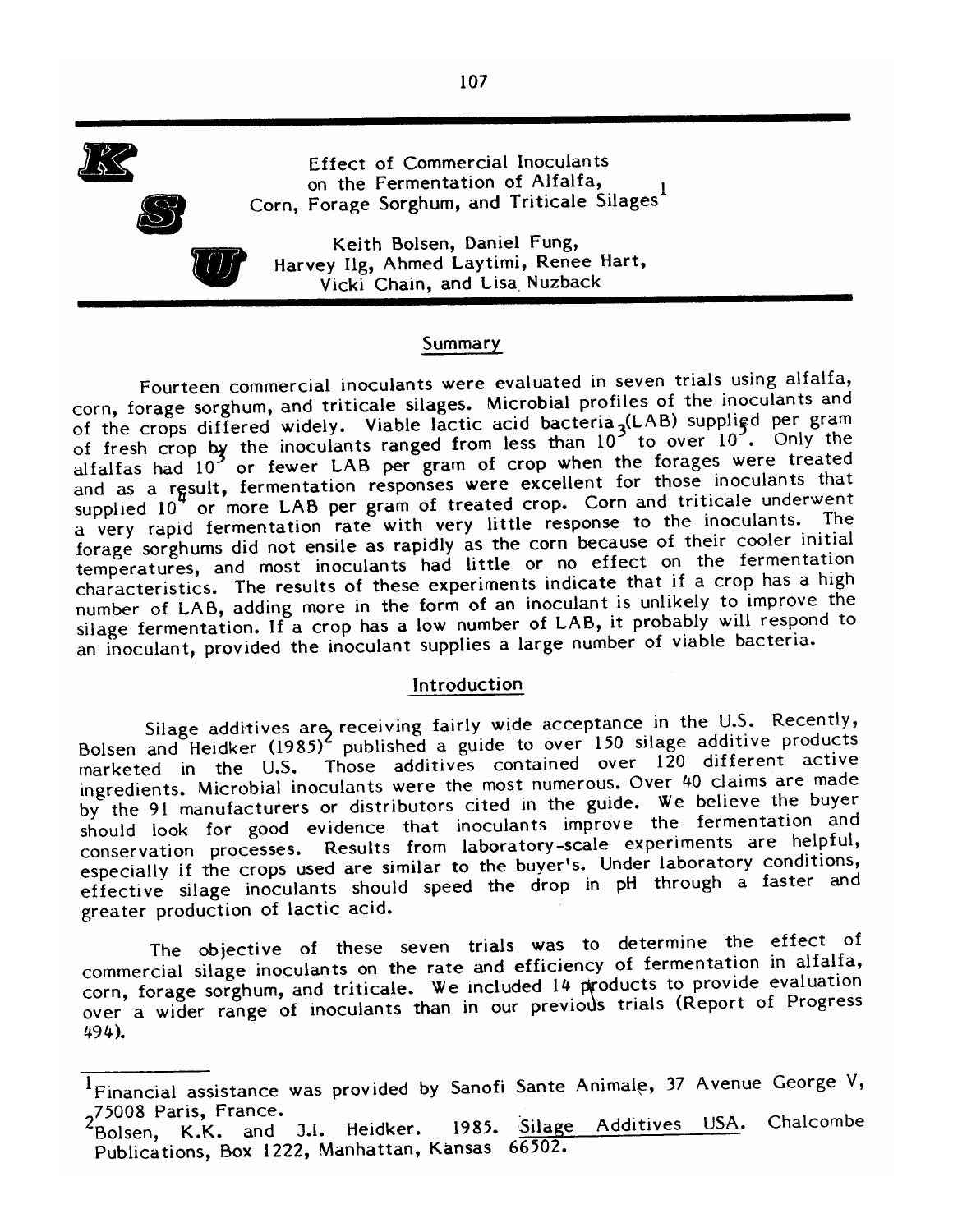#### **Experimental Procedures**

The laboratory silos were 4 x 14 inch PVC pipes closed with Jim-Caps on each end. One Jim-Cap was fitted with a Bunsen valve to allow gases to escape. All silages were made in 1985 from crops grown near Manhattan. For filling, 100 to 125 lbs of fresh crop was placed on a plastic sheet, and the additive applied and mixed thoroughly. The control crop was also hand-mixed. After all silage treatments were prepared, the silos were filled on an alternating schedule, which distributed the time from harvest through silo filling equally across all treatments. The silos were packed with a hydraulic press, which excluded air and filled all silages to similar densities. Silos were stored at approximately 85 F.

The 14 inoculants evaluated and active ingredients as listed by the manufacturer or distributor are shown in Table 34.1.

Compositions of the pre-ensiled crops used in all the following experiments are shown in Table 34.2. All inoculants and their microbial counts are shown in Table 34.3.

| Inoculant                             | Manufacturer or<br>Distributor                                                 | Active Ingredient(s)                                       |
|---------------------------------------|--------------------------------------------------------------------------------|------------------------------------------------------------|
| AGMASTER® ALFALFA<br>SILAGE INOCULANT | Marschall Products<br>Division of Miles<br>Laboratories, Madison,<br>Wisconson | Lactobacillus plantarum<br>and Pediococcus<br>acidilactici |
| AGMASTER® CORN<br>SILAGE INOCULANT    |                                                                                | Lactobacillus xylosus<br>and Pediococcus acidilactici      |
| <b>BIOMATE LAB</b><br>CONCENTRATE     | Chr. Hansen's<br>Laboratory, Inc.,<br>Milwaukee, Wisconsin                     | Lactobacillus plantarum and<br>Pediococcus cerevisiae      |
| BIOPOWER <sup>TM</sup>                | BioTechniques Labora-<br>tories, Inc., Redmond,<br>Washington                  | Streptococcus faecium and<br>Lactobacillus plantarum       |
| <b>BIOSILLAC</b>                      | Kemi-Intressen AB,<br>Sundbyberg, Sweden                                       | Lactobacillus plantarum and<br>other species               |
|                                       |                                                                                |                                                            |

Table 34.1. List of the Inoculants Evaluated, their Manufacturer or Distributor, and their Active Ingredient(s)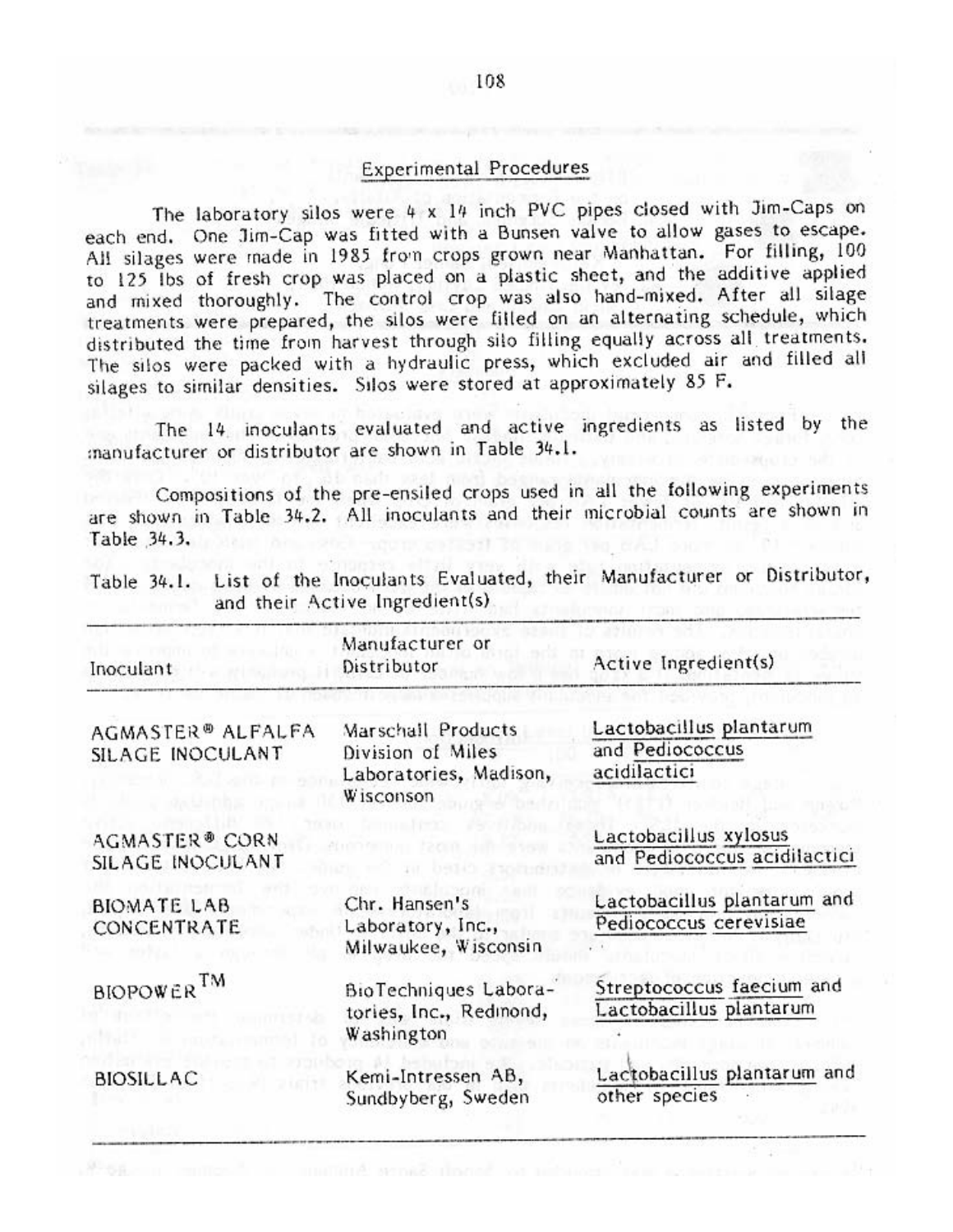| FORAGER                                                                            | Shell Chemicals (UK) Ltd                                      | Lactobacillus plantarum,<br>Lactobacillus bulgaricus,<br>Lactobacillus coryneformis,<br>Lactobacillus acidophilus,<br>Pediococcus acidilactici,<br>Streptococcus thermophilus,<br>cellulase and hemicellulase,<br>Pectinase |
|------------------------------------------------------------------------------------|---------------------------------------------------------------|-----------------------------------------------------------------------------------------------------------------------------------------------------------------------------------------------------------------------------|
| <b>KEM LAC</b>                                                                     | Kemin Industries, Inc.,<br>Des Moines, Iowa                   | Lactobacillus plantarum,<br>Lactobacillus bulgaricus, and<br>Lactobacillus acidophilus                                                                                                                                      |
| KOFASIL LAC                                                                        | Plate Kofasil GmBh,<br>Bonn, West Germany                     | Lactobacillus plantarum,<br>Streptococcus faecium,<br>and Pediococcus                                                                                                                                                       |
| PIONEER BRAND 1174<br>CONCENTRATED SILAGE International, Inc.,<br><b>INOCULANT</b> | Pioneer Hi-Bred<br>Des Moines, Iowa                           | Lactobacillus plantarum<br>(multiple strains) and<br>Streptococcus faecium                                                                                                                                                  |
| PIONEER BRAND 1177<br>SILAGE INOCULANT                                             | Pioneer Hi-Bred<br>International, Inc.,<br>Des Moines, Iowa   | Lactobacillus plantarum<br>(multiple strains) and<br>Streptococcus faecium                                                                                                                                                  |
| SI CONCENTRATE<br>$40$ A/F                                                         | Great Lakes Biochemical<br>Co., Inc., Milwaukee,<br>Wisconsin | Lactobacillus plantarum,<br>Lactobacillus brevis,<br>Pediococcus acidolactici,<br>Streptococcus cremoris, and<br>Streptococcus diacetylactis                                                                                |
| SILO-BEST SOLUBLE                                                                  | Cadco, Inc., Des Moines,<br>Iowa                              | Streptococcus faecium M-74,<br>Lactobacillus acidophilus,<br>Pediococcus sp., and<br>Lactobacillus plantarum                                                                                                                |
| <b>SURE-SILE</b>                                                                   | Microbial Developments,<br>Ltd; Malvern Link,<br>Worcs. UK    | Lactobacillus plantarum,<br>Pędiococcus acidilactici,<br>enzymes, and nutrients                                                                                                                                             |
| $USO3M$ (experimental)                                                             | Sanofi Santi Animale,<br>Paris, France                        | Lactobacillus plantarum,<br>Lactobacillus casei, and<br>enzymes.                                                                                                                                                            |

(continued) List of the Inoculants Evaluated, their Manufacturer or<br>Distributor, and their Active Ingredient(s) Table 34.1.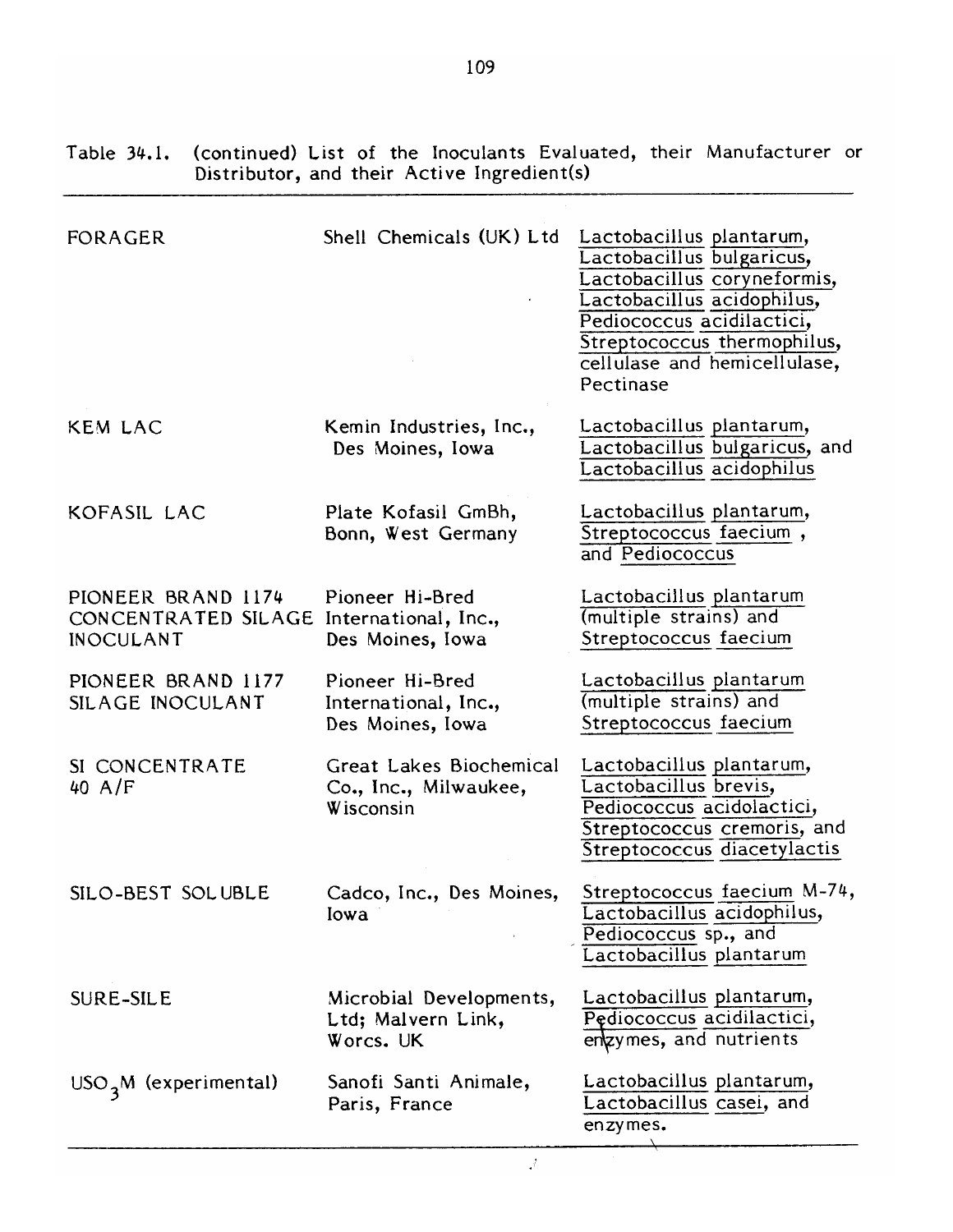| <b>Item</b>                                          | Trial 1:<br>Triticale | Trial 2:<br>Alfalfa | Trial 3:<br>Corn | Trial 4:<br>Sorghum                                                                                                                                | Trial 5:<br>Alfalfa | Trial 6:<br>Sorghum                                  | Trial 7:<br>Sorghum                 |
|------------------------------------------------------|-----------------------|---------------------|------------------|----------------------------------------------------------------------------------------------------------------------------------------------------|---------------------|------------------------------------------------------|-------------------------------------|
| Dry Matter, %                                        | 33.4                  | 38.3                | 31.3             | 32.6                                                                                                                                               | 43.5                | 29.85                                                | 25.0                                |
| рH<br>Buffer Capacity                                | 6.35<br>36.3          | 5.97<br>49.2        | 5.83<br>16.3     | 5.88<br>23.4                                                                                                                                       | 5.98<br>48.6        | 5.92<br>17.4                                         | 5.93<br>19.1                        |
|                                                      |                       |                     |                  | -% of the Crop DM                                                                                                                                  |                     |                                                      |                                     |
| $wsc^2$                                              | 9.40                  | 6.75                | 12.20            | 13.36                                                                                                                                              | 7.95                | 14.40                                                | 16.95                               |
| Total Nitrogen<br>Insol <sub>2</sub> Nitrogen        | 2.01<br>1.00          | 2.77<br>1.82        | 1.34<br>-91      | 1.15<br>-82                                                                                                                                        | 2.83<br>1.92        | 1.37<br>.98                                          | 1.15<br>.86                         |
| $MP^2$<br>ADF <sup>2</sup>                           | 65.1                  | 48.7<br>32.3        | 39.6<br>21.4     | 66.7<br>41.5                                                                                                                                       | $\bullet$<br>30.4   | 59.8<br>36.9                                         | $\bullet$<br>$\bullet$              |
|                                                      | 41.8                  |                     |                  | --Colony-Forming Units per gram of Crop-                                                                                                           |                     |                                                      |                                     |
| Mesophilic                                           | $7.5 \times 10^{8}$   |                     |                  | 3.3x10 <sup>7</sup> 2.3x10 <sup>8</sup> 1.5x10 <sup>8</sup> 6.0x10 <sup>7</sup> 7.5x10 <sup>7</sup>                                                |                     |                                                      | $1.0 \times 10^{8}$                 |
| <b>Lactic Acid</b><br>Bacteria**<br>Yeasts and Molds |                       |                     |                  | $4.9 \times 10^5$ $2.7 \times 10^3$ $2.6 \times 10^6$ $2.5 \times 10^4$<br>$4.6 \times 10^6$ $1.5 \times 10^4$ $4.9 \times 10^6$ $2.2 \times 10^5$ |                     | $510^{3}$<br>2.1x10 <sup>4</sup> 1.2x10 <sup>5</sup> | $2.0 \times 10^{2}$<br>$1.0x10^{6}$ |

Table 34.2. Composition of the Pre- Ensiled Crops Used in the Seven Trials

 $\frac{1}{2WSC}$  intermination and NaOH/100 g of crop dry matter.<br>  $\frac{1}{2WSC}$  = water soluble carbohydrates, NDF = neutral detergent fiber, and ADF = acid detergent fiber.

\*Not available<br>\*\*1x10<sup>2</sup>=1,000; 1x10<sup>6</sup>=1,000,000.

Numbers of Colony-Forming Units (CFU) of Lactic Acid Bacteria (LAB) in the Silage<br>Inoculants and Numbers of LAB Applied per Gram of Fresh Crop Table 34.3.

|                                                                | Trial 1: Triticale                                                                                                                                                                                                                           |                                                                                                                                                                                                                   | Trial 2:                                                                                                                                                                                                                | Alfalfa                                                                                                                                                                                                                       | Trial 3: Corn                                                                                                                                                                                                                                                             |                                                                                                                                                                                                                                                           | Trial 4: Forage<br>Sorghum                                                                                                                                                                                                          |                                                                                                                                                                     |  |
|----------------------------------------------------------------|----------------------------------------------------------------------------------------------------------------------------------------------------------------------------------------------------------------------------------------------|-------------------------------------------------------------------------------------------------------------------------------------------------------------------------------------------------------------------|-------------------------------------------------------------------------------------------------------------------------------------------------------------------------------------------------------------------------|-------------------------------------------------------------------------------------------------------------------------------------------------------------------------------------------------------------------------------|---------------------------------------------------------------------------------------------------------------------------------------------------------------------------------------------------------------------------------------------------------------------------|-----------------------------------------------------------------------------------------------------------------------------------------------------------------------------------------------------------------------------------------------------------|-------------------------------------------------------------------------------------------------------------------------------------------------------------------------------------------------------------------------------------|---------------------------------------------------------------------------------------------------------------------------------------------------------------------|--|
| <b>Silage</b><br>Inoculant                                     | CFU/ml<br>or g of<br>Inoculant                                                                                                                                                                                                               | $\overline{\mathsf{CFU}}$<br>Applied/g<br>of Fresh<br>Crop                                                                                                                                                        | CFU/ml<br>or g of<br>Inoculant                                                                                                                                                                                          | $\overline{\mathsf{CFU}}$<br>Applied/g<br>of Fresh<br>Crop                                                                                                                                                                    | CFU/ml<br>or $g$ of<br>Inoculant                                                                                                                                                                                                                                          | CFU<br>Applied/g<br>of Fresh<br>Crop                                                                                                                                                                                                                      | CFU/ml<br>or $g$ of<br>Inoculant                                                                                                                                                                                                    | CFU<br>Applied/g<br>of Fresh<br>Crop                                                                                                                                |  |
| A<br>B<br>$\ddot{\text{C}}$<br>D<br>E<br>F<br>G<br>н<br>M<br>N | $1.3 \times 10^{8}$<br>$5.0 \times 10^{2}$<br>$4.0 \times 10^{7}$<br>$6.5 \times 10^{-7}$<br>$\leq 10$<br>$1.0 \times 10^2$<br>$3.2 \times 10^6$<br>$2.1 \times 10^{7}$<br>$5.0 \times 10^{7}$<br>$8.8 \times 10^{6}$<br>$1.4 \times 10^{8}$ | $3.4 \times 10^{2}$<br>$1.1 \times 10^{2}$<br>$3.7 \times 10^{-7}$<br>$\leq 10$<br>510,<br>< 10 <sub>2</sub><br>$6.4 \times 10$<br>$1.1 \times 10^{4}$<br>$6.6 \times 10^{7}$<br>$8.8\times10$<br>$7.0 \times 10$ | $7.9 \times 10^{7}$<br>$1.7 \times 10^{8}$<br>$2.2 \times 10^{7}$<br>$1.2 \times 10^{4}$<br>50.7<br>$\leq 10^{2}$<br>$3.8\times10$<br>$3.7 \times 10^{6}$<br>$5.6 \times 10^{-7}$<br>$3.7 \times 10$<br>$5.5 \times 10$ | $2.1 \times 10^{3}$<br>$3.2 \times 10^{2}$<br>$2.0 \times 10^{7}$<br>$1.2 \times 10^{-7}$<br>510.7<br>< 10 <sup>2</sup><br>7.6x10<br>$1.8 \times 10^{2}$<br>7.4 $\times$ 10 $_{\mu}$<br>$3.7 \times 10^{-7}$<br>$2.8\times10$ | $8.3 \times 10^{7}$<br>1.3x107<br>$1.1 \times 105$<br>$1.5 \times 10^{-7}$<br>$\leq 10^{\frac{3}{2}}$<br>$4.4 \times 10^{6}$<br>$7.9 \times 10^{-7}$<br>$6.5 \times 10^{9}$<br>$3.2 \times 10^{-7}$<br>$1.6 \times 10^{2}$<br>$3.4 \times 10^{2}$<br>$3.0 \times 10^{-7}$ | $2.2 \times 10^{2}$<br>$2.5 \times 10^{-7}$<br>$1.0 \times 10^{7}$<br>$\leq 10$<br>$\leq 10^{-7}$<br>$8.8 \times 10^{-7}$<br>$1.0 \times 10^{-7}$<br>$3.2 \times 10^{-7}$<br>$4.2 \times 10^{-7}$<br>$1.6x10_2$<br>$\frac{10}{4}$<br>$1.5 \times 10^{-7}$ | $5.0 \times 10^{2}$<br>$7.7 \times 10^{-7}$<br>$2.6 \times 10^{6}$<br>$3.0 \times 10$<br>7.5 $\times 10^4$<br>$3.5 \times 10^{-7}$<br>$1.8 \times 10^{2}$<br>$1.8 \times 10^{-7}$<br>$\leq$ 101<br>$1.6 \times 10^{2}$<br>$\leq 10$ | $1.2 \times 10^{2}$<br>$1.5 \times 10^{2}$<br>$2.7 \times 10^{-7}$<br>< 10<br>50.7<br>510.7<br>$\leq 10$<br>$2.9 \times 10^{7}$<br>$\leq 10$ ,<br>$510_1^2$<br>< 10 |  |

Table 34.3. (continued)

|                     | Trial 5: Alfalfa                      |                              | Trial 6: Forage                                           | Sorghum                                                           |                                           | Trial 7: Forage<br>Sorghum<br>CFU |  |  |
|---------------------|---------------------------------------|------------------------------|-----------------------------------------------------------|-------------------------------------------------------------------|-------------------------------------------|-----------------------------------|--|--|
| Silage<br>Inoculant | CFU/ml<br>or $g$ of<br>Inoculant Crop | CFU<br>Applied/g<br>of Fresh | CFU/ml<br>or g of of Fresh<br>Inoculant Crop              | <b>CFU</b><br>Applied/g                                           | CFU/ml<br>or $g$ of<br>Inoculant Crop     | Applied/g<br>of Fresh             |  |  |
| B                   |                                       |                              |                                                           |                                                                   | $\frac{1.9 \times 10^8}{2.8 \times 10^8}$ | $5.0 \times 10^{3}$<br>5.3x10     |  |  |
| E<br>G<br>κ<br>N    | $6.6 \times 10$                       | $8.7 \times 10^{4}$          | $1.3\times10^{6}$<br>$4.6 \times 10^{6}$<br>$3.1\times10$ | $1.5 \times 10^{3}$<br>$5.3 \times 10^{3}$<br>1.6x10 <sup>4</sup> | $8.0 \times 10^{6}$                       | $1.2 \times 10$                   |  |  |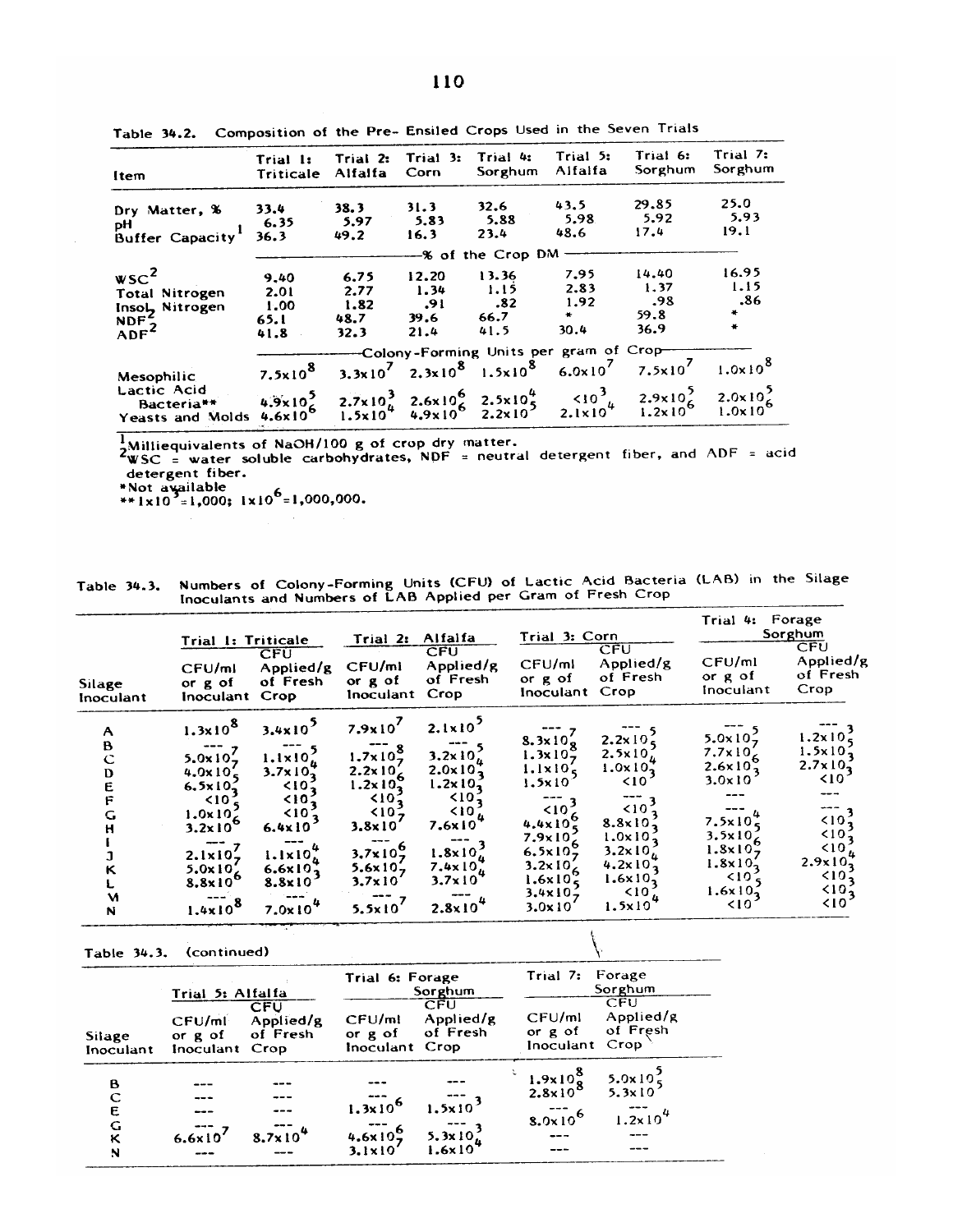Trial 1: Triticale. Silages were made from early-dough stage triticale (from ARCO Seed Co.) on June 19. The direct-cut crop contained 33 to 34% dry matter (DM) at harvest. The 11 inoculants evaluated are shown in Table 34.3. Three silos per treatment were opened at 24 and 48 hours and 4 and 90 days post-filling.

Trial 2: Alfalfa. Silages were made from 2nd-cutting alfalfa on July 2, and the crop was field-wilted to approximately 38% DM prior to harvest. The 11 inoculants evaluated are shown in Table 34.3. All other procedures were as described in Trial 1, except additional opening times for control and inoculants C, E, and N included 12 hours and 7 and 21 days post-filling.

Trial 3: Corn. Silages were made from dent-stage corn on August 14 and the crop contained approximately 38% DM at harvest. The 12 inoculants evaluated are shown in Table 34.3. Three silos per treatment were opened at 12, 24, and 48 hours and 90 days post-filling. Additional opening times for control and inoculants C. E. and N were 6 hours and 7 and 21 days post-filling.

Trial 4: Forage Sorghum. Silages were made from late-dough stage forage sorghum (DeKalb 25E hybrid) on October 29. The crop contained approximately 33% DM at harvest. The 11 inoculants evaluated are shown in Table 34.3. Three silos per treatment were opened at 12, 24, and 48 hours and 21 and 90 days post-filling.

Trial 5: Alfalfa. Silages were made from 3rd-cutting alfalfa on July 16, and the crop was field-wilted to 42 to 44% DM at harvest. The inoculant evaluated is shown in Table 34.3. Three silos per treatment were opened at 24 and 48 hours and 4, 14, and 90 days post-filling.

Trial 6: Forage Sorghum. Silages were made from late-dough stage Acco Paymaster 351 hybrid forage sorghum on October 3. The crop contained approximately 30% DM at harvest. The three inoculants evaluated are shown in Table 34.3. Three silos per treatment were opened at 12 and 24 hours and 4, 21, and 90 days post-filling.

Trial 7: Forage Sorghum. Silages were made from late-dough stage forage sorghum (DeKalb 25E) on October 17. The crop contained approximately 25% DM at harvest. The three inoculants evaluated are shown in Table 34.3. Three silos per treatment were opened at 12, 24, and 48 hours and 4, 21, and 90 days post-filling.

Chemical Analyses of the Pre-ensiled Crops and Silages. Pre-ensiled crops were analyzed for DM, pH, total nitrogen (N), insoluble nitrogen, water soluble carbohydrates, acid detergent fiber, neutral detergent fiber, and buffer capacity. Silages from 6 hours to 14 days were analyzed for pH and lactic acid; 21-day silages for pH, lactic acid, and volatile fatty acids (VFA); and 90-day silages for DM, pH, lactic acid, VFA, ethanol, total N, and ammonia-nitrogen.

Microbiological Evaluations. Pre-ensiled samples of forage and inoculants were weighed, mixed in a high-speed blender and then diluted in sterile buffer. The following microorganism counts were made after appropriate dilutions with sterile buffer: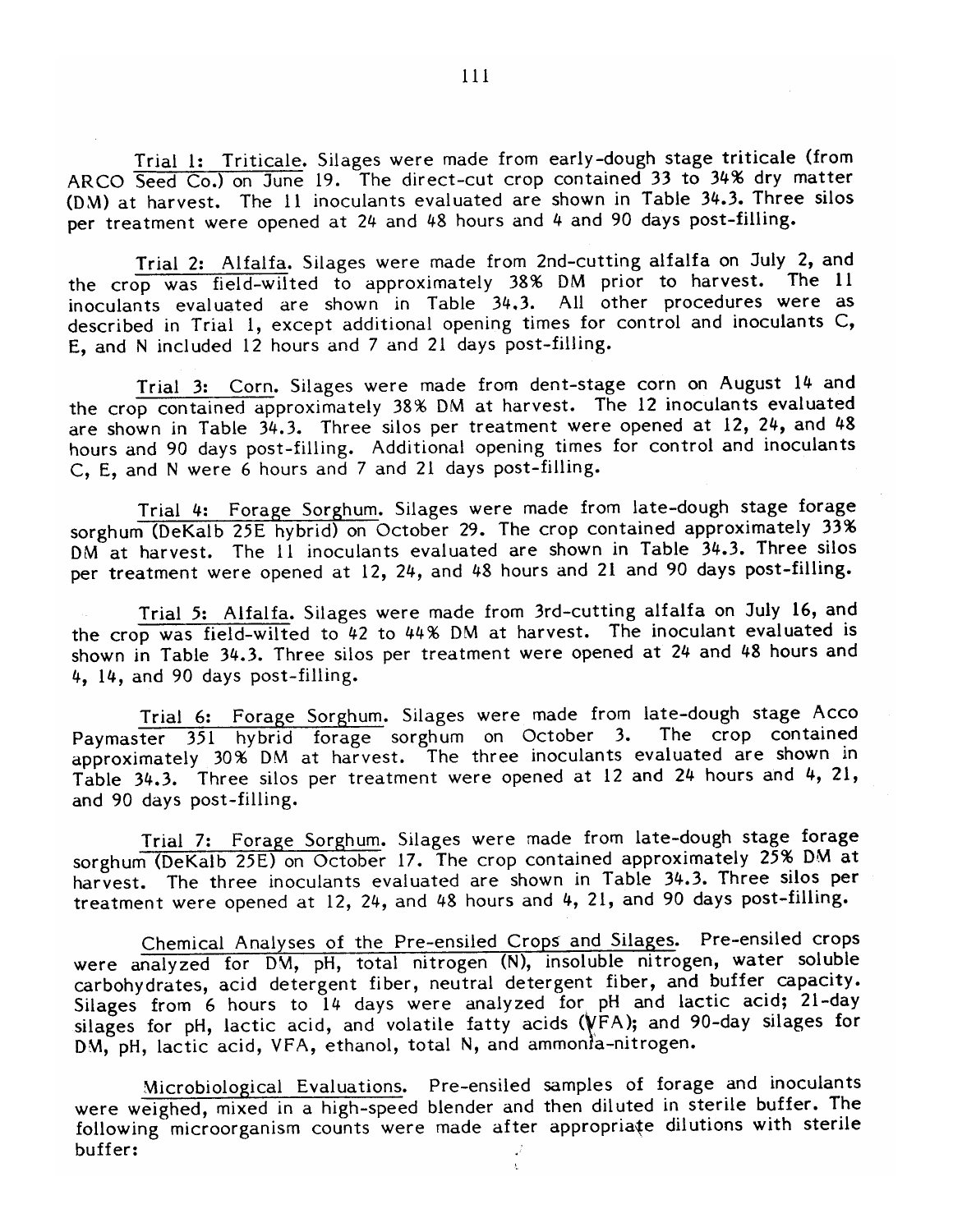Mesophilic count. The mesophilic count provided an index of the number of aerobic and facultative anaerobic bacteria. Samples were added to Standard Plate Count agar (DIFCO) and incubated for 3 days at 32 C.

Yeast and mold count. Potato Dextrose agar was used with tetracycline and chloramphenicol (100 ug/ml each) to kill bacteria. The plates were incubated at 21 C for 3 days.

Lactic acid bacteria count. This measured the natural populations of lactic acid bacteria (LAB) in the forage and the LAB provided by inoculants at the time they were applied to the forage. Rogosa agar (DIFCO) was used, and the incubation was at 37 C for 3 days.

All counts were converted to colony-forming units per gram of forage or per gram or ml of inoculant.

#### Results and Discussion

Results in Table 34.2 indicate widely different<sub>a</sub> microbial profiles for the seven crops. Only the alfalfa in Trials 2 and 5 had 10<sup>2</sup> (1,000) or fewer LAB per gram of crop when the forages were treated and the silos were filled. The triticale and corn each had over 10<sup>th</sup> (one million) LAB per gram of crop, which are very high populations for pre-ensiled forages. Two of the forage sorghums had over 10<sup>7</sup> LÃB per gram of crop, which is also considered a relatively high count.

The LAB numbers for the 14 silage inoculants, and the LAB applied per gram of treated crop in the seven trials are shown in Table 34.3. The inoculants were obtained directly from the manufacturer or were supplied by a representative of Sanofi Sante Animale in June and July of 1985. The products were stored according to label instructions until their last use in October 1985. Four inoculants (E, F, G, and M) supplied less than 10<sup>2</sup> viable LAB per gram of treated crop during their first use; three inoculants (H, I, and L) provided less than  $10^4$  (10,000) viable LAB per gram. Seven products supplied at least 10<sup>4</sup> LAB per gram on July 2 in<br>Trial 2, but only two of these (C and K) provided 10<sup>4</sup> on October 29 in Trial 4. Clearly, there were large differences among inoculants in their initial numbers of LAB and in viability during storage.

Trial 1. Results are presented in Table 34.4. the triticale underwent a very rapid pH drop during the first 24 hours post-filling, from about 6.20 initially to between 4.19 and 4.27. It is not surprising that none of the 11 inoculants speeded the ensiling process, even those that supplied 10<sup>4</sup> or 10<sup>2</sup> LAB per gram of treated crop. The crop already contained 1.5 times more LAB than the number provided by inoculant A (490,000 vs. 340,000 per gram) and 6 times more than the number provided by inoculant K (490,000 vs. 66,000 per gram).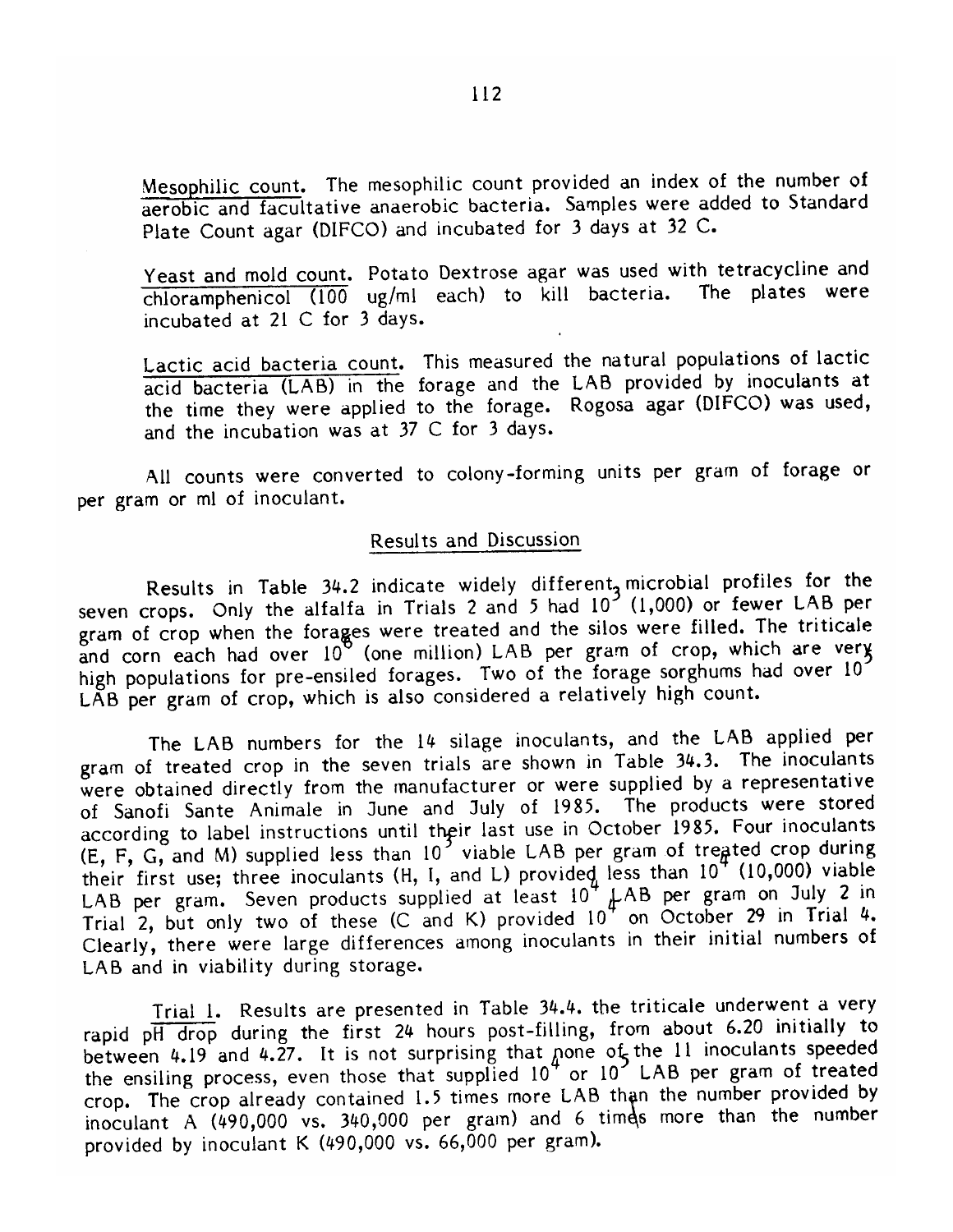Trial 2. Results are shown in Table 34.5 and Figures 34.1 and 34.2. The alfalfa was highly "responsive", especially during the first 4 days post-filling. Seven inoculants (A, C, D, H, K, L, and N) dramatically increased the rates, of pH decline and lactic acid production. These products also provided at least 10<sup>4</sup> LAB per gram of treated crop. Chemical composition differences among control and inoculated silages were narrowed in the day 90 silages. However, treated silages generally had lower pH, acetic acid, ethanol, and NH<sub>3</sub>-N values and higher lactic acid contents than control silage.

Trial 3. Results are shown in Table 34.6 and Figures 34.3 and 34.4. The corn was a low response crop, which underwent an extremely rapid fermentation rate even in the control silage. All 12 silages were at or below a pH of 4.5 by hour 12 post-filling and at or below a pH of 4.1 by hour 24. Several of the inoculant silages had numerically lower pH values and higher lactic acid contents at hour 12, but differences were not consistently maintained at subsequent opening times. Few, if any, trends occurred in the data to correlate the day 90 silage characteristics with those of the products.

Trial 4. Results are shown in Table 34.7. The forage sorghum was a low response crop and had a composition profile similar to that of the corn used in Trial 3. The sorghum did not ensile as rapidly as the corn, but its cooler initial temperature at harvest (55 vs. 90 F) was largely responsible for the slower fermentation. The surprisingly low LAB numbers in most products eliminated any possibility of significant effects on rate and efficiency of fermentation. Inoculant C had the highest LAB applied per gram of crop  $(1.5x10^2)$  and it also gave the lowest pH at hours 24 and 48. Again, as was observed in Trial 3, the day 90 silages were very well preserved and of similar chemical composition.

Trial 5. Results are shown in Table 34.8 and confirm the results obtained with inoculant K in the early alfalfa trial (Table 34.5). At 48 hours post-filling, the treated silage had a one-unit lower pH (4.84 vs. 5.82) and 4.5 times as much lactic acid (5.78 vs. 1.28%) as the control silage.

Trials 6 and 7. Results are shown in Table 34.9 and are similar to those obtained with the forage sorghum used in Trial 4 (Table 34.7). Both the hybrids (Acco 351 and DeKalb 25E) were low response crops, characterized by high numbers of LAB on the pre-ensiled forage and sufficient water soluble carbohydrates to produce a relatively rapid silage fermentation. Although four of the six inoculants supplied 10<sup>7</sup> or 10<sup>2</sup> LAB per gram of treated crop, none produced a consistently lower pH or higher lactic acid content compared with the control from hour 12 to day 4 post-filling.

For a crop to ensile properly, an energy source (such as glucose or starch) and lactic acid bacteria must be present under anaerobic conditons. If a crop has a high number of lactic acid bacteria, adding more in the form of an inoculant is unlikely to affect the rate and efficiency of the ensiling process. If a crop is low in lactic acid bacteria, it probably will respond to an inoculant, provided the inoculant contains a large number of bacteria. Thus, a quick test for counting viable lactic acid bacteria, both in crops and in silage inoculants, would be a great advantage to silage producers.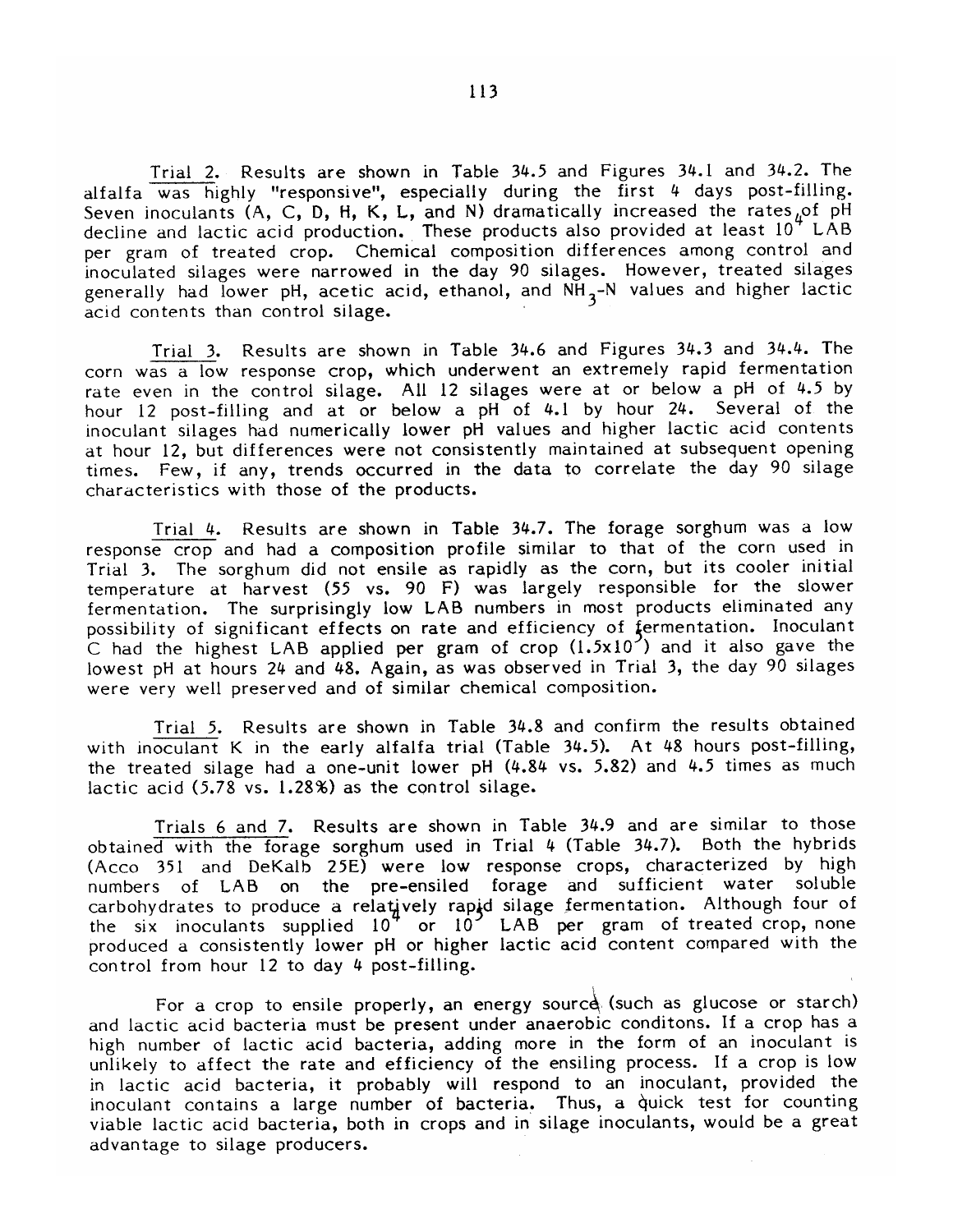Our data indicate that the number of lactic acid bacteria necessary for a rapid, efficient fermentation is about 10<sup>7</sup> CFU per gram of crop. When a crop with a low count is supplemented with an inoculant, it is important t provides a high number of viable bacteria.

|                               |        |         |      |       |      |      | Silage Inoculant Treatment |      |      |      |       |       |      |
|-------------------------------|--------|---------|------|-------|------|------|----------------------------|------|------|------|-------|-------|------|
| Time Post-filling<br>and Item |        | Control | A    | C.    | Ð    | E    | F                          | G    | н    | 3    | κ     |       | N    |
| Initial:                      | рH     | 6.22    | 6.20 | 6.25  | 6.26 | 6.26 | 6.24                       | 6.22 | 6.22 | 6.19 | 6.22  | 6.27  | 6.26 |
|                               | Lactic | .07     | .07  | .06   | -05  | .07  | .05                        | .05  | .04  | 07،  | .05   | .05   | .04  |
| Hour 24:                      | ъH     | 4.26    | 4.24 | 4.19  | 4.21 | 4.24 | 4.25                       | 4.25 | 4.24 | 4.24 | 4.24  | 4.26  | 4.27 |
|                               | Lactic | 2.28    | 2.60 | 2.12  | 2.48 | 2.33 | 2.53                       | 2.50 | 2.43 | 2.46 | 2.43  | 2.30  | 2.42 |
| Hour $48:$                    | рH     | 4.04    | 4.03 | 3.99  | 4.03 | 4.04 | 4.04                       | 4.04 | 4.03 | 4.04 | 4.03  | 4.03  | 4.03 |
|                               | Lactic | 4.20    | 3.74 | 4.24  | 3.86 | 3.87 | 4.16                       | 4.66 | 4.79 | 4.66 | 4.10  | 4.35  | 4.08 |
| Day $4:$                      | pH     | 4.13    | 4.14 | 4.12  | 4.12 | 4.12 | 4.13                       | 4.12 | 4.12 | 4.15 | 4.12  | 4.11  | 4.11 |
|                               | Lactic | 4.76    | 4.82 | 4.80  | 4.85 | 4.68 | 5.27                       | 4.44 | 4.80 | 4.52 | 4.69  | 4.40  | 5.26 |
| Day 90:                       | pН     | 4.09    | 4.10 | 4.09  | 4,09 | 4.08 | 4.12                       | 4.10 | 4.12 | 4.09 | 4.07  | 4.08  | 4.11 |
|                               | Lactic | 7.74    | 6.46 | 6.10  | 6.70 | 6.26 | 6.40                       | 7.53 | 6.51 | 7,34 | 7.61  | 8.50  | 7.12 |
|                               | Acetic | 2.36    | 2.81 | 3.68  | 2.09 | 2.27 | 2.22                       | 2.08 | 1.97 | 2.26 | 2.6I  | 2.18  | 2.30 |
|                               | Total  | 10.38   | 9.49 | 10.10 | 9.00 | 9.28 | 8,97                       | 9.91 | 8.69 | 9.94 | 10.48 | 10.93 | 9.78 |

Table 34.4. pH and Chemical Composition Over Time for the Triticale Silages in Trial 1

Acids are reported as a % of the silage dry matter.

|  | Table 34.5. pH and Chemical Composition Over Time for the Alfalfa Silages in Trial 2 |  |  |  |  |  |
|--|--------------------------------------------------------------------------------------|--|--|--|--|--|
|--|--------------------------------------------------------------------------------------|--|--|--|--|--|

|                               |              |              |      |              |      |              | Silage Inoculant Treatment |      |      |      |      |      |              |
|-------------------------------|--------------|--------------|------|--------------|------|--------------|----------------------------|------|------|------|------|------|--------------|
| Time Post-filling<br>and Item |              | Control      | A    | $\mathsf{C}$ | D    | E.           | F                          | G    | н    | J    | κ    | L    | N            |
| Initial:                      | рH           | 5.97         | 5.97 | 5.97         | 5.99 | 5.95         | 5.99                       | 5.99 | 5.99 | 5.98 | 5.97 | 5,97 | 5.97         |
|                               | Lactic       | .14          | .12  | .15          | .11  | .16          | .15                        | .13  | .13  | .14  | .14  | .15  | .14          |
| Hour $12:$                    | pH<br>Lactic | 6.13<br>.32  |      | 4.88<br>2.59 |      | 6.16<br>.22  |                            |      |      |      |      |      | 6.14<br>.19  |
| Hour 24:                      | pH           | 6.05         | 4.72 | 4.65         | 5.18 | 5.87         | 6.07                       | 5.99 | 5.22 | 5.85 | 5.01 | 5.22 | 5.40         |
|                               | Lactic       | .53          | 3.29 | 5.19         | 2.17 | 1.66         | .42                        | .78  | 3.07 | 1.27 | 3.09 | 2.35 | 2.20         |
| Hour 48:                      | рH           | 5.73         | 4.63 | 4.64         | 4.80 | 5,38         | 5.74                       | 5.67 | 5.04 | 5,52 | 4.76 | 5.00 | 4.86         |
|                               | Lactic       | 2.03         | 6.50 | 6.44         | 5.84 | 3.27         | 1.95                       | 1.79 | 4.20 | 2.69 | 4.66 | 4.22 | 4,51         |
| Day $4:$                      | рH           | 5.08         | 4.57 | 4.61         | 4.70 | 4,98         | 5.05                       | 5.32 | 4.84 | 5.15 | 4.66 | 4.92 | 4,68         |
|                               | Lactic       | 3.90         | 6.71 | 6.92         | 7.33 | 5.86         | 4,71                       | 4.16 | 6.84 | 4.33 | 6.82 | 6.25 | 6.48         |
| Day 7:                        | рH<br>Lactic | 4.79<br>6.85 |      | 4.59<br>7.24 |      | 4.80<br>6.91 |                            |      |      |      |      |      | 4.61<br>8.58 |
| Day 21:                       | рH<br>Lactic | 4.68<br>6.87 |      | 4.57<br>7.08 |      | 4.72<br>6.82 |                            |      |      |      |      |      | 4,59<br>6.96 |
| Day 90:                       | рH           | 4.79         | 4.52 | 4.60         | 4.58 | 4.68         | 4.60                       | 4.68 | 4.72 | 4.72 | 4,58 | 4.72 | 4.56         |
|                               | Lactic       | 4,99         | 4.80 | 5.31         | 7.68 | 4.82         | 6.90                       | 4.58 | 4.96 | 3.81 | 5,09 | 5.13 | 5.76         |
|                               | Acetic       | 2.06         | .96  | 1.52         | 1.33 | 1.91         | 1.70                       | 1.34 | 1.14 | 1.54 | 1,23 | 1.27 | 1.89         |
|                               | Total acids  | 7.06         | 5.86 | 6.84         | 9.05 | 6.73         | 8.63                       | 6.04 | 5.25 | 5.43 | 6.37 | 6.46 | 7.66         |
|                               | Ethanol      | .23          | .16  | .24          | .16  | .25          | .19                        | .14  | .13  | .19  | .23  | .18  | .26          |
|                               | $NH_3-N$     | $\cdot$ .24  | .22  | .21          | .22  | .26          | .27                        | .24  | .23  | .24  | .23  | .24  | .19          |

 $1$ Acids, ethanol, and NH<sub>3</sub>-N are reported as a % of the silage dry matter.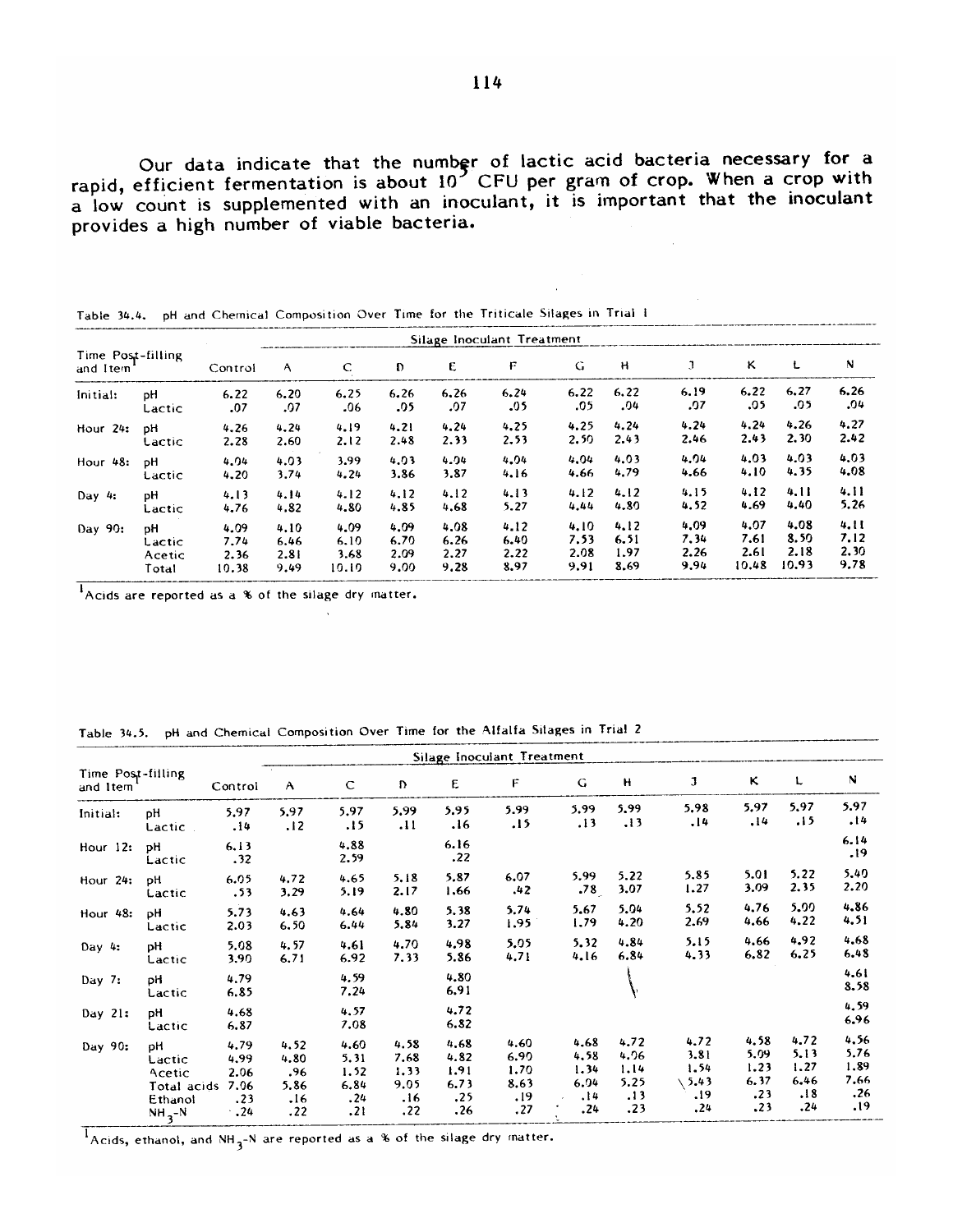|                                |                                 |                              |      |                              |      | Silage Inoculant Treatment   |      |      |      |      |      |      |      |                              |
|--------------------------------|---------------------------------|------------------------------|------|------------------------------|------|------------------------------|------|------|------|------|------|------|------|------------------------------|
| Time Post-filling<br>and Item' |                                 | Control                      | B    | $\mathsf C$                  | Ð    | E.                           | G    | Ħ    |      | J    | κ    | L    | M    | N                            |
| Initial:                       | рH                              | 5.82                         | 5.82 | 5.82                         | 5.80 | 5,83                         | 5.80 | 5.83 | 5.84 | 5.81 | 5.81 | 5.82 | 5.79 | 5.81                         |
|                                | Lactic                          | .25                          | .24  | .24                          | .21  | .23                          | .26  | .26  | .27  | .27  | .29  | .21  | .29  | .27                          |
| Hour 6:                        | υH<br>Lactic                    | 5.51<br>, 35                 |      | 5.42<br>.46                  |      | 5.47<br>.45                  |      |      |      |      |      |      |      | 5.49<br>.50                  |
| Hour $12$ :                    | рH                              | 4.53                         | 4.43 | 4.41                         | 4.49 | 4.43                         | 4.40 | 4.35 | 4.36 | 4.50 | 4.30 | 4.30 | 4.45 | 4.39                         |
|                                | Lactic                          | 1.12                         | 1.34 | 1.08                         | 1.11 | .93                          | 1.46 | 1.80 | 1.87 | 1.38 | 1.42 | 2.00 | 1.19 | 1.33                         |
| Hour 24:                       | pH                              | 4.07                         | 4.05 | 4.05                         | 4.08 | 4.07                         | 4.08 | 4.01 | 4.02 | 4.10 | 4.00 | 4.02 | 4.10 | 4.06                         |
|                                | Lactic                          | 2.51                         | 3.45 | 2.76                         | 3.28 | 2.98                         | 3.03 | 3.94 | 3.19 | 2.81 | 3.39 | 2.83 | 3.23 | 2.84                         |
| Hour 48:                       | pH                              | 3.89                         | 3.89 | 3.88                         | 3.90 | 3.89                         | 3.89 | 3,87 | 3.88 | 3.93 | 3.88 | 3.90 | 3.91 | 3.90                         |
|                                | Lactic                          | 4.02                         | 4.19 | 3,97                         | 4.90 | 4.29                         | 4.59 | 5.07 | 4.87 | 4.72 | 4.23 | 5.22 | 4.46 | 4.23                         |
| Day 7:                         | pH<br>Lactic                    | 3.76<br>5.84                 |      | 3.76<br>6.22                 |      | 3.76<br>5.65                 |      |      |      |      |      |      |      | 3.76<br>5.30                 |
| Day 21:                        | ъH<br>Lactic<br>Acetic<br>Total | 3.69<br>5.22<br>1.56<br>6.78 |      | 3.68<br>5.87<br>1.41<br>7.28 |      | 3.69<br>5.62<br>1.71<br>7.33 |      |      |      |      |      |      |      | 3.69<br>6.00<br>1.61<br>7.61 |
| Day 90:                        | рH                              | 3.86                         | 3.87 | 3.86                         | 3.87 | 3.87                         | 3.87 | 3.88 | 3.87 | 3.90 | 3.89 | 3.90 | 3.87 | 3.86                         |
|                                | Lactic                          | 5.99                         | 6.50 | 6.10                         | 6.05 | 6.70                         | 6.71 | 5.49 | 7.23 | 6.84 | 5.36 | 5.84 | 6.39 | 6.69                         |
|                                | Acetic                          | 1.50                         | 1.88 | 3,40                         | 2.37 | 2.75                         | 1.88 | 2.07 | 2.13 | 1.80 | 3.07 | 3.63 | 2.43 | 1.42                         |
|                                | Total acids                     | 7.49                         | 8.38 | 9.50                         | 8.42 | 9.45                         | 8.59 | 7.56 | 9.36 | 8.64 | 8.47 | 9.47 | 8.82 | 8.11                         |
|                                | Ethanol                         | 2.26                         | 2.07 | 2.01                         | 2.11 | 2.15                         | 2.43 | 2.37 | 2.20 | 1.96 | 2.43 | 2.13 | 2.22 | 2.70                         |
|                                | $NH2-N$                         | .11                          | .09  | .10                          | .09  | .10                          | .09  | .09  | .09  | .09  | .09  | .10  | ,09  | .11                          |

Table 34.6, pH and Chemical Composition Over Time for the Corn Silages in Trial 3

 $\frac{1}{1}$ Acids, ethanol, and  $NH_3$ -N are reported as a % of the silage dry matter.

|                               |                                       |                              |                              |                             |                              | Silage Inoculant Treatment  |                              |                              |                             |                             |                             |                              |                             |
|-------------------------------|---------------------------------------|------------------------------|------------------------------|-----------------------------|------------------------------|-----------------------------|------------------------------|------------------------------|-----------------------------|-----------------------------|-----------------------------|------------------------------|-----------------------------|
| Time Post-filling<br>and Item |                                       | Control B                    |                              | $\mathsf{C}$                | $\mathbf D$                  | ε                           | H                            |                              | $\mathbf{J}$                | Κ                           | L                           | M                            | N                           |
| Initial:                      | рH<br>Lactic                          | 5.84<br>.21                  | 5,90<br>.26                  | 5.85<br>.26                 | 5.89<br>.24                  | 5.89<br>.23                 | 5.88<br>.26                  | 5.85<br>.28                  | 5.90<br>.24                 | 5.91<br>.24                 | 5.72<br>.27                 | 5.82<br>.28                  | 5.90<br>.20                 |
| Hour $12: pH$                 | Lactic                                | 5.51<br>.59                  | 5.50<br>.38                  | 5.54<br>.56                 | 5.52<br>.40                  | 5.58<br>.48                 | 5.47<br>.47                  | 5.46<br>.40                  | 5.54<br>. 39                | 5.58<br>.36                 | 5.53<br>.47                 | 5.44<br>.53                  | 5.57<br>.48                 |
| Hour $24:$ $pH$               | Lactic                                | 4.52<br>1.43                 | 4.46<br>1.57                 | 4.36<br>1.66                | 4.51<br>1.27                 | 4, 52<br>2.40               | 4.50<br>1.31                 | 4.51<br>1.35                 | 4.50<br>1.21                | 4.49<br>1.41                | 4.50<br>1.71                | 4.51<br>1.50                 | 4.53<br>2.61                |
| Hour 48: pH                   | Lactic                                | 4.26<br>3.60                 | 4.21<br>3.86                 | 4.17<br>4,70                | 4.26<br>3.87                 | 4.26<br>3.92                | 4.25<br>3.88                 | 4.28<br>4.50                 | 4,26<br>3.65                | 4.24<br>3.85                | 4.25<br>3.68                | 4.26<br>3.14                 | 4.26<br>3.94                |
| Day 21:                       | pH<br>Lactic                          | 3.86<br>5.72                 | 3.87<br>4.71                 | 3.87<br>5.46                | 3.87<br>4.81                 | 3.86<br>5.70                | 3.84<br>5.00                 | 3.88<br>4.75                 | 3.86<br>5.36                | 3.85<br>5.21                | 3.85<br>3.40                | 3.87<br>5.60                 | 3.86<br>5.52                |
| Day 90:                       | рH<br>Lactic<br>Acetic<br>Total acids | 3.88<br>5.48<br>1.22<br>6.70 | 3.89<br>4.88<br>1.47<br>6.35 | 3.89<br>5.20<br>.56<br>5.76 | 3.87<br>5.64<br>1.67<br>7.31 | 3.87<br>5.90<br>.44<br>6.34 | 3.86<br>5.41<br>1.15<br>6.56 | 3.89<br>5.92<br>1.33<br>7.25 | 3.82<br>5.22<br>.60<br>5,82 | 3.86<br>5.37<br>.70<br>6.07 | 3.87<br>5.20<br>.82<br>6.02 | 3.87<br>5.10<br>1.39<br>6.49 | 3.88<br>5.22<br>.40<br>5.62 |
|                               | $NH_{2}-N$                            | .96                          | .06                          | .05                         | .06                          | .06                         | .06                          | .06                          | Άб,                         | .06                         | .06                         | .06                          | .06                         |

Table 34.7. pH and Chemical Composition Over Time for the Forage Sorghum Silages in Trial 4

Taxable and NH<sub>3</sub>-N are reported as a % of the silage dry matter.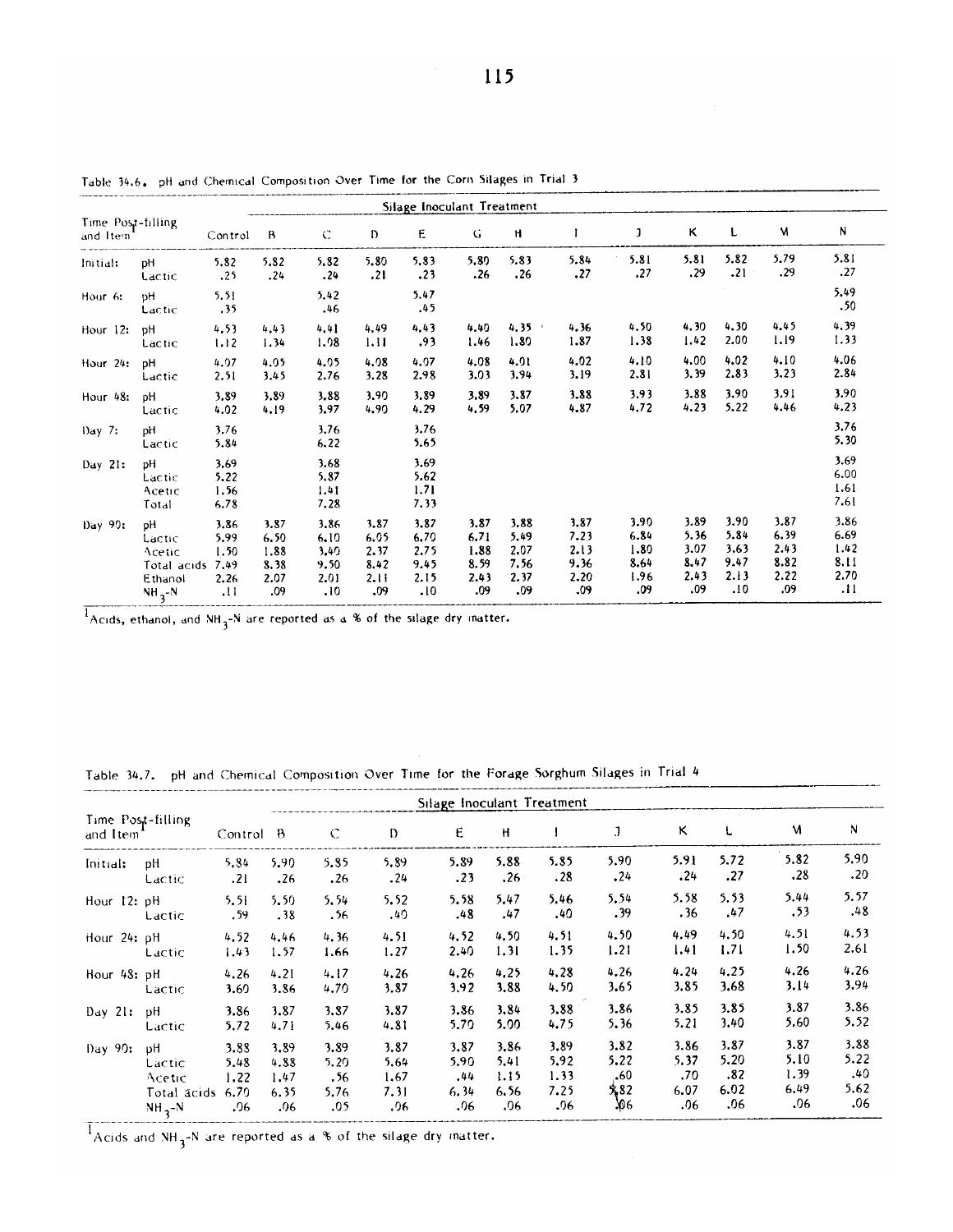| Time Post-filling |             |         | Inoculant |  |
|-------------------|-------------|---------|-----------|--|
| and Item          |             | Control | K         |  |
| Initial:          | pH          | 5.97    | 5.97      |  |
|                   | Lactic      | .21     | .18       |  |
| Hour 24: pH       |             | 6.11    | 5.70      |  |
|                   | Lactic      | .30     | 1.43      |  |
| Hour 48: pH       |             | 5.82    | 4.84      |  |
|                   | Lactic      | 1.28    | 5.78      |  |
| Day $4:$          | pH          | 5.42    | 4.80      |  |
|                   | Lactic      | 3.31    | 7.03      |  |
| Day 14:           | pH          | 4.99    | 4.73      |  |
|                   | Lactic      | 5.60    | 6.81      |  |
| Day 90:           | рH          | 4.81    | 4.76      |  |
|                   | Lactic      | 5.91    | 6.18      |  |
|                   | Acetic      | 2.53    | 1.88      |  |
|                   | Total acids | 8.46    | 8.14      |  |
|                   | $NH_2-N$    | .23     | .21       |  |

pH and Chemical Composition Over Time for the Alfalfa Silages in Table 34.8. Trial 5

 $\frac{1}{1}$ Acids and NH<sub>3</sub>-N are reported as a % of the silage dry matter.

| Table 34.9. pH and Chemical Composition Over Time for the Forage Sorghun |  |  |  |  |
|--------------------------------------------------------------------------|--|--|--|--|
| Silages in Trials 6 and 7                                                |  |  |  |  |

|                               |                                                  | Trial 6                                 |                                               |                                              |                                     | Trial 7                                           |                                      |                                             |                                             |
|-------------------------------|--------------------------------------------------|-----------------------------------------|-----------------------------------------------|----------------------------------------------|-------------------------------------|---------------------------------------------------|--------------------------------------|---------------------------------------------|---------------------------------------------|
| Time Post-filling<br>and Item |                                                  | Inoculant                               |                                               |                                              |                                     |                                                   | Inoculant                            |                                             |                                             |
|                               |                                                  | Control                                 | Έ                                             | $\overline{\mathsf{K}}$                      | $\overline{\mathsf{N}}$             | Control                                           | $\overline{B}$                       | C                                           | $\overline{\mathsf{G}}$                     |
| Initial:                      | pH<br>Lactic                                     | 5.92<br>.23                             | 5.93<br>.21                                   | 5.92<br>.25                                  | 5.91<br>.24                         | 5.74<br>.28                                       | 5.74<br>.16                          | 5.73<br>.24                                 | 5.73<br>.22                                 |
| Hour 12:                      | pH<br>Lactic                                     | 4.84<br>.73                             | 4.85<br>.71                                   | 4.79<br>.83                                  | 4.79<br>.82                         | 4.79<br>1.16                                      | 4.78<br>1.01                         | 4.78<br>.89                                 | 4.74<br>.83                                 |
| Hour 24:                      | рH<br>Lactic                                     | 4.52<br>1.18                            | 4.55<br>1.49                                  | 4.53<br>1.32                                 | 4.55<br>1.68                        | 4.27<br>2.25                                      | 4.26<br>2.22                         | 4.25<br>2.07                                | 4.27<br>2.06                                |
| Hour 48:                      | рH<br>Lactic                                     |                                         |                                               |                                              |                                     | 4.00<br>3.70                                      | 3.99<br>3.48                         | 3.98<br>3.74                                | 4.02<br>3.34                                |
| Day $4:$                      | рH<br>Lactic                                     | 4.09<br>3.61                            | 4.10<br>3.93                                  | 4.09<br>3.54                                 | 4.08<br>3.96                        | 3.90<br>3.84                                      | 3.88<br>3.92                         | 3.87<br>4.05                                | 3.89<br>3.81                                |
| Day 21:                       | pH<br>Lactic                                     | 4.00<br>4.25                            | 4.01<br>4.31                                  | 4.01<br>4.21                                 | 3.94<br>4.49                        | 3.85<br>$\star$                                   | 3.83<br>$\star$                      | 3.82<br>$\star$                             | 3.85<br>$\star$                             |
| Day 90:                       | рH<br>Lactic<br>Acetic<br>Total acids<br>Ethanol | 4.04<br>4.54<br>1.57<br>6.21<br>$\star$ | 4.05<br>4.55<br>1.63<br>6.27<br>$\ddot{\ast}$ | 4.07<br>4.58<br>1.67<br>6.33<br>$\pmb{\ast}$ | 3.96<br>4.93<br>1.66<br>6.73<br>्र# | 3.89<br>4.23<br>2.21 <sub>1</sub><br>6.48<br>1.06 | 3.88<br>4.11<br>1.85<br>6.00<br>1.21 | 3.88<br>4.63<br>1.92<br>6.59<br>1.29<br>.06 | 3.90<br>3.95<br>2.13<br>6.13<br>1.18<br>.07 |
|                               | $NH_{3} - N$                                     | .08                                     | .08                                           | .09                                          | .08                                 | .07                                               | .06                                  |                                             |                                             |

 $\frac{1}{2}$ Acids, ethanol, and NH<sub>3</sub>-N are reported as a % of the silage dry matter.<br>\*Not available.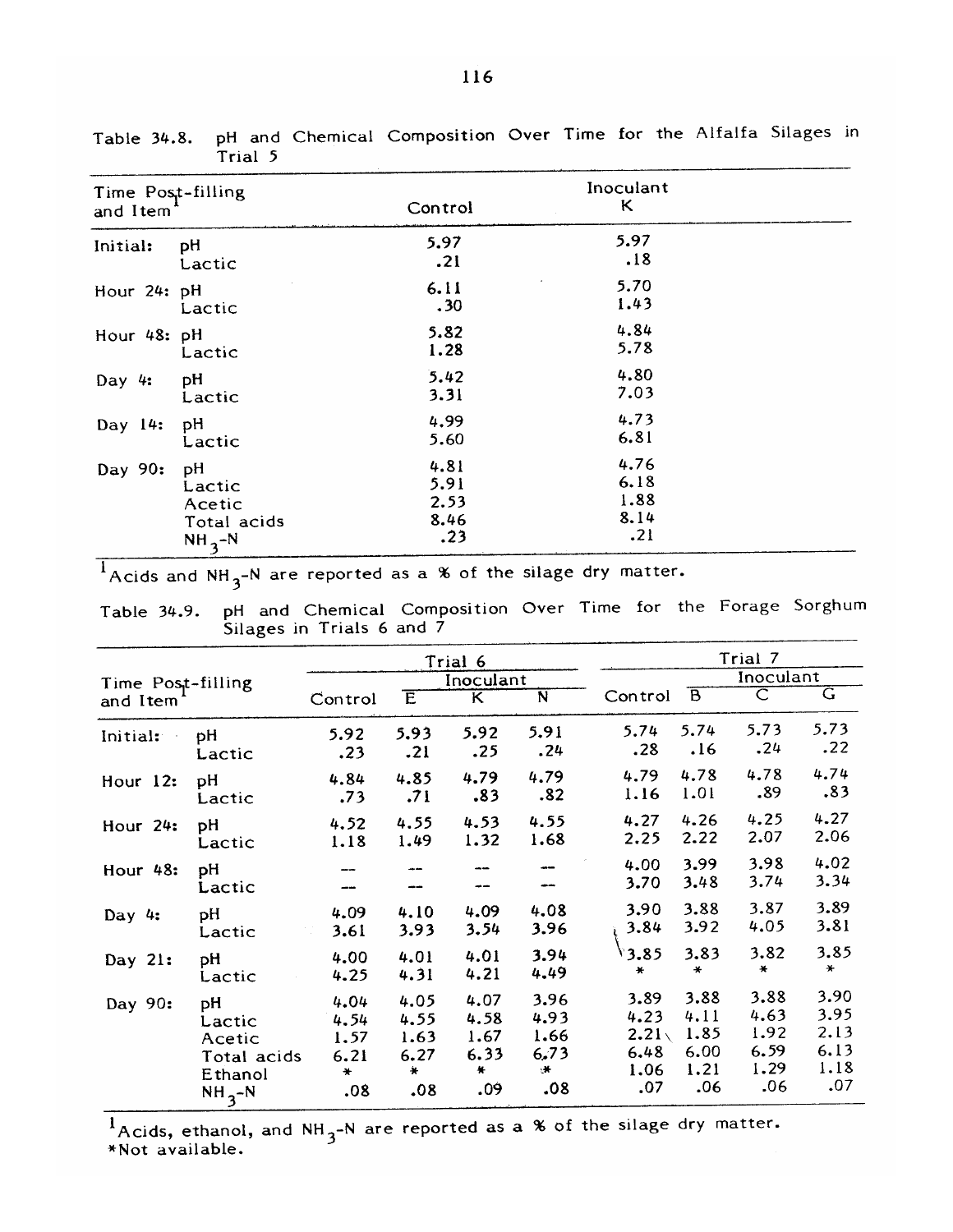

Figure 34.1. Effect of Inoculants on pH Over Time for Alfalfa Silages in Trial 2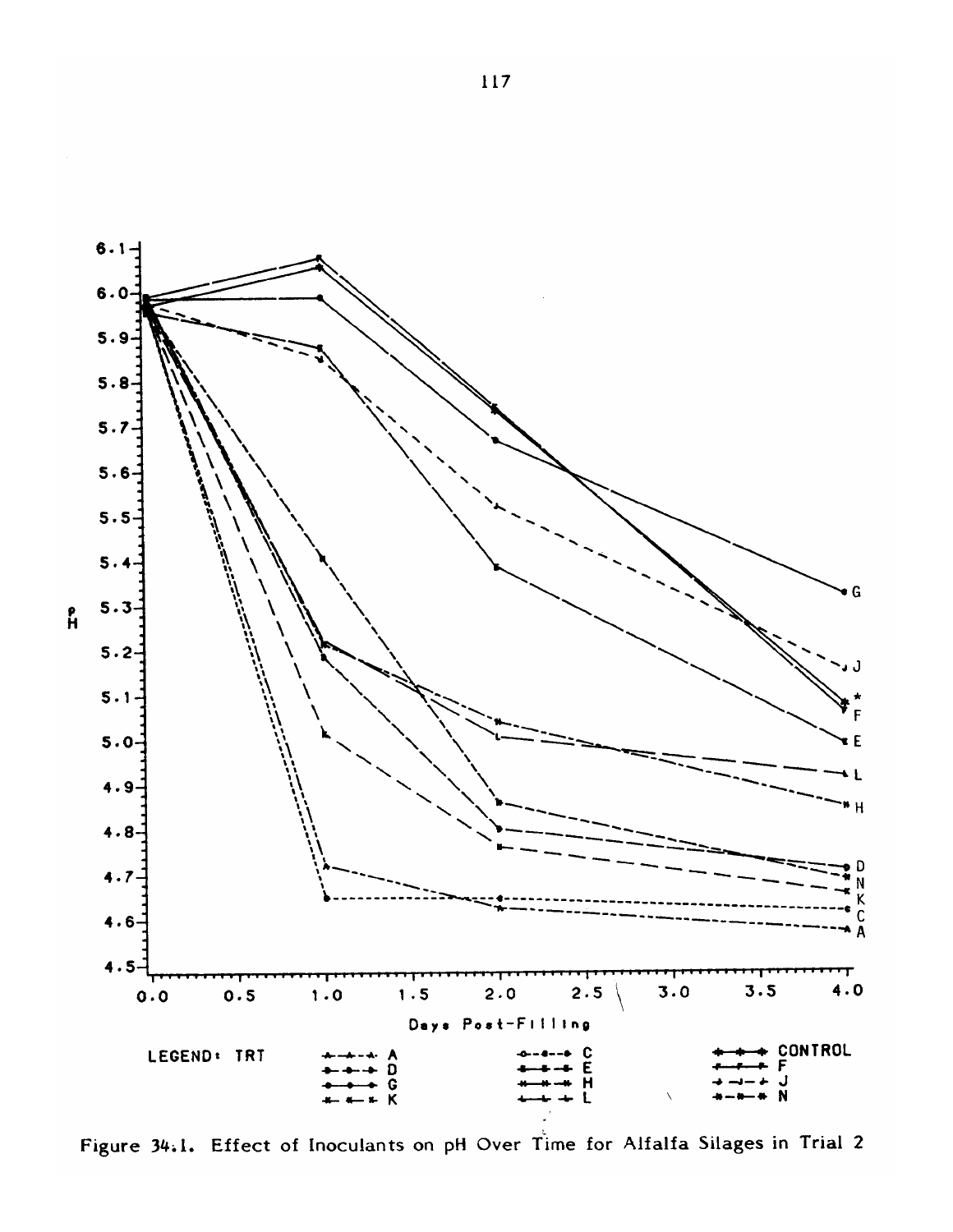

Figure 34.2. Effect of Inoculants on Lactic Acid Over Time for the Alfalfa Silages in Trial 2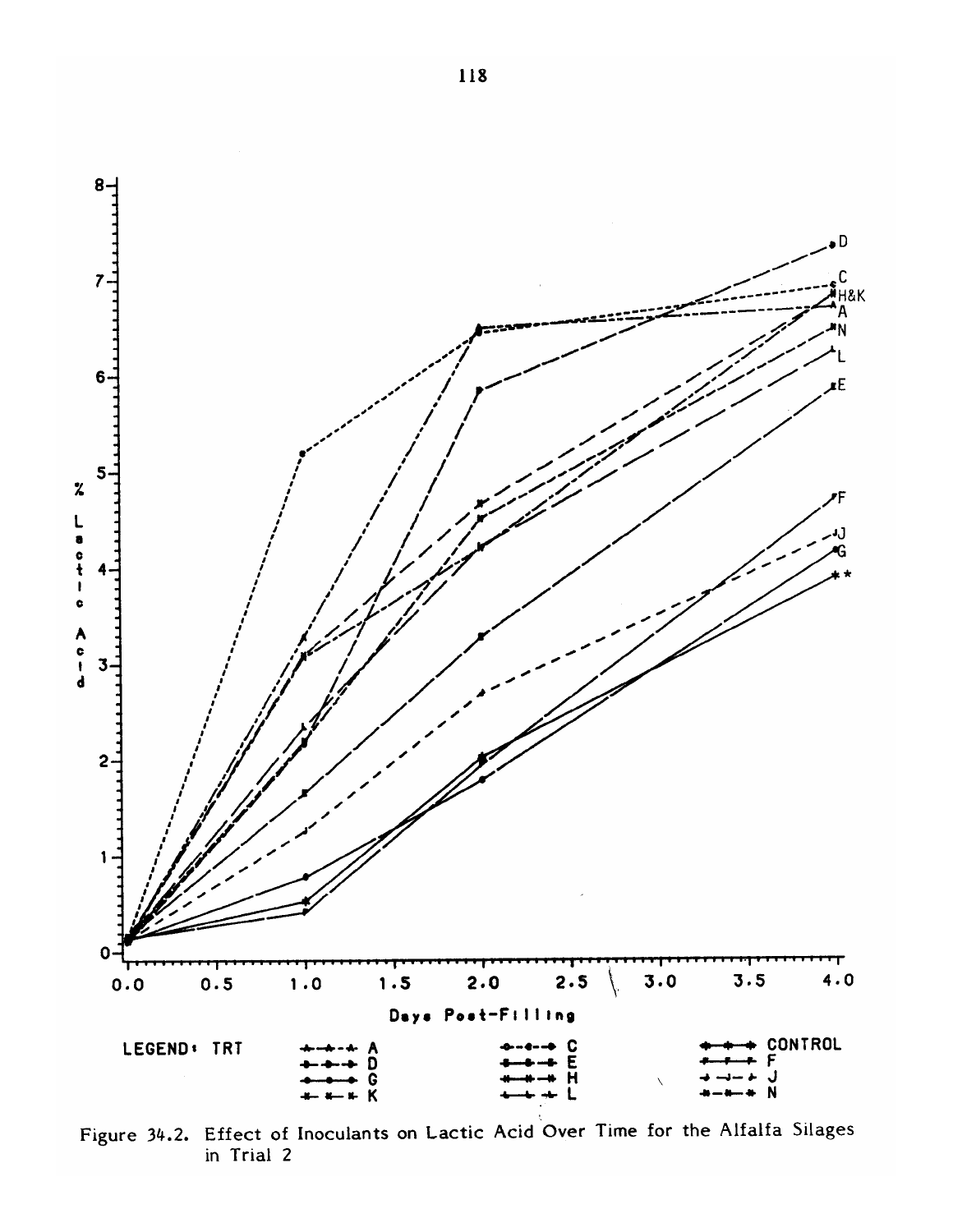

Figure 34.3. Effect of Inoculants on pH Over Time for the Corn Silages in Trial 3